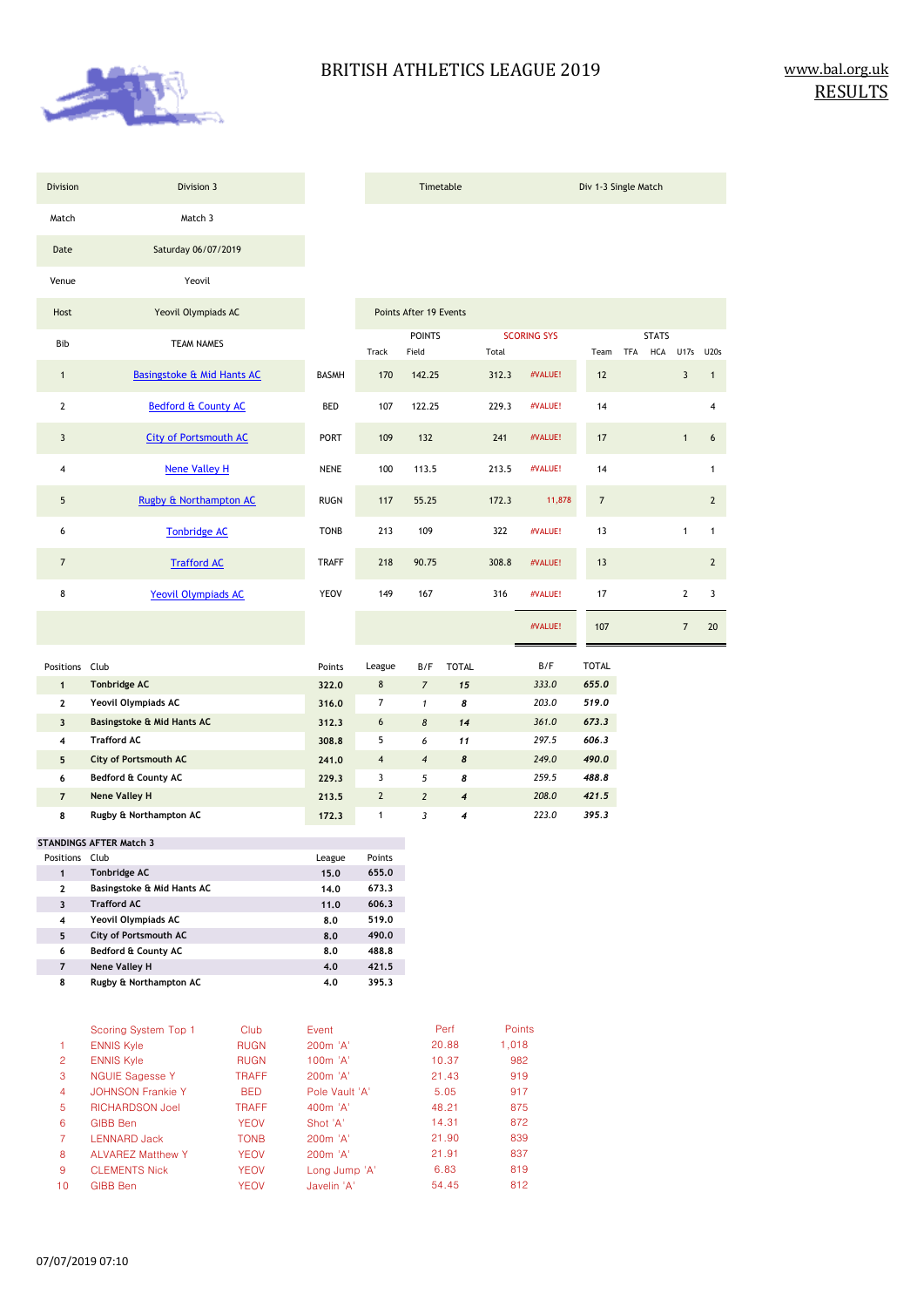

# BRITISH ATHLETICS LEAGUE 2019 Track RESULTS

| T1 |                | 400m H 'A'                   |              |          |     | T1             |              | 400m H 'B'              |              |          |                 |
|----|----------------|------------------------------|--------------|----------|-----|----------------|--------------|-------------------------|--------------|----------|-----------------|
|    |                | Posn Bib Athlete             | Club         | Perf     |     |                |              | Posn Bib Athlete        | Club         | Perf     |                 |
| 1  | 8              | <b>FAULKNER Andrew</b>       | <b>YEOV</b>  | 54.80    | 810 | $\mathbf{1}$   | 55           | <b>SAUNDERS Thomas</b>  | <b>RUGN</b>  | 60.52    | 627             |
| 2  | 5              | <b>BOWERS Alfie Y</b>        | <b>RUGN</b>  | 58.70    | 683 | $\overline{c}$ |              | 88 COLE Matthew         | <b>YEOV</b>  | 65.49    | 486             |
| 3  | $\mathbf{1}$   | <b>HAZELL Ben</b>            | <b>BASMH</b> | 59.90    | 645 | 3              |              | 66 POPPLETON Andy       | <b>TONB</b>  | 66.04    | 471             |
| 4  | 2              | <b>POWELL Thomas</b>         | <b>BED</b>   | 60.80    | 618 | $\overline{4}$ |              | 77 O'MEARA Simon        | <b>TRAFF</b> | 68.52    | 408             |
| 5  | $\overline{7}$ | <b>HOPKINS Lawrence</b>      | <b>TRAFF</b> | 61.90    | 586 | 5              | 11           | FLITCROFT Joseph        | <b>BASMH</b> | 68.57    | 407             |
| 6  | 6              | <b>ELLIS Michael</b>         | <b>TONB</b>  | 64.00    | 526 | 6              |              | 22 EMMERSON Craig       | <b>BED</b>   | 76.62    | 232             |
| 7  | 3              | <b>KASPARIS Stevie Y</b>     | <b>PORT</b>  | 64.00    | 526 | $\overline{7}$ |              |                         |              |          |                 |
| 8  | 4              | PHELAN Alastair              | <b>NENE</b>  | 65.00    | 499 | 8              |              |                         |              |          |                 |
| T2 | 800m 'A'       |                              |              |          |     | T2             |              | 800m 'B'                |              |          |                 |
|    |                | Posn Bib Athlete             | Club         | Perf     |     |                |              | Posn Bib Athlete        | Club         | Perf     |                 |
| 1  | 6              | <b>BROWN Dominic</b>         | <b>TONB</b>  | 01:56.29 | 764 | $\mathbf{1}$   | 66           | DRISCOLL Ryan           | <b>TONB</b>  | 02:00.12 | 665             |
| 2  | $\mathbf{1}$   | SHARMAN-NEWELL Reece X BASMH |              | 01:56.57 | 757 | $\overline{c}$ |              | 22 THORNLEY Christopher | <b>BED</b>   | 02:00.60 | 654             |
| 3  | 8              | <b>HARDING Samuel</b>        | <b>YEOV</b>  | 02:00.83 | 648 | 3              | 77           | LEWIS Rushwan Y         | <b>TRAFF</b> | 02:01.67 | 628             |
| 4  | $\overline{7}$ | <b>JONES Alex</b>            | <b>TRAFF</b> | 02:01.20 | 639 | $\overline{4}$ | 88           | <b>BISS Michael</b>     | <b>YEOV</b>  | 02:02.46 | 609             |
| 5  | 2              | <b>STRANGE Joe</b>           | <b>BED</b>   | 02:02.22 | 615 | 5              | 11           | <b>SHORT Daniel</b>     | <b>BASMH</b> | 02:03.78 | 57 <sup>9</sup> |
| 6  | 4              | <b>BOWLING Oliver</b>        | <b>NENE</b>  | 02:08.54 | 477 | 6              | 33           | <b>DODD</b> Edward      | <b>PORT</b>  | 02:25.41 | 207             |
| 7  | 3              | SPINKS Christopher           | <b>PORT</b>  | 02:12.76 | 396 | $\overline{7}$ | 44           | MACDONALD James         | <b>NENE</b>  | 02:31.12 | 145             |
| 8  |                |                              |              |          |     | 8              |              |                         |              |          |                 |
| T3 | 100m 'A'       |                              | $Wind =$     | 1.9      |     | T3             | 100m 'B'     |                         | Wind $=$     | 0.4      |                 |
|    |                | Posn Bib Athlete             | Club         | Perf     |     |                |              | Posn Bib Athlete        | Club         | Perf     |                 |
| 1  | 5              | <b>ENNIS Kyle</b>            | <b>RUGN</b>  | 10.37    | 982 | $\mathbf{1}$   | 77           | RICHARDSON Joel         | <b>TRAFF</b> | 10.98    | 766             |
| 2  | 6              | <b>LENNARD Jack</b>          | <b>TONB</b>  | 10.94    | 779 | $\overline{c}$ |              | 55 SESAY Adel           | <b>RUGN</b>  | 11.03    | 750             |
| 3  | 8              | ALVAREZ Matthew Y            | <b>YEOV</b>  | 10.96    | 773 | 3              |              | 33 NELSON Jacob X       | <b>PORT</b>  | 11.20    | 696             |
| 4  | 4              | OKOH Gideon                  | <b>NENE</b>  | 10.96    | 773 | $\overline{4}$ | 11           | FORD Jordan X           | <b>BASMH</b> | 11.31    | 663             |
| 5  | $\overline{7}$ | <b>BROWN Rivaldo</b>         | <b>TRAFF</b> | 11.03    | 750 | 5              | 22           | MOZOBO John             | <b>BED</b>   | 11.54    | 596             |
| 6  | 2              | COX Nathan Y                 | <b>BED</b>   | 11.23    | 687 | 6              | 66           | MILLIGAN Alex X         | <b>TONB</b>  | 11.60    | 579             |
| 7  | 3              | <b>GABBIDON Jamie</b>        | <b>PORT</b>  | 11.27    | 675 | $\overline{7}$ | 44           | JONES Abraham Y         | <b>NENE</b>  | 11.62    | 574             |
| 8  | $\mathbf{1}$   | <b>BOWGEN Deema Y</b>        | <b>BASMH</b> | 11.48    | 613 | 8              | 88           | RIDOUT Finlay X         | <b>YEOV</b>  | 12.04    | 466             |
| T4 |                | 3000m S/Chase 'A'            |              |          |     | T4             |              | 3000m S/Chase 'B'       |              |          |                 |
|    |                | Posn Bib Athlete             | Club         | Perf     |     |                |              | Posn Bib Athlete        | Club         | Perf     |                 |
| 1  | 66             | <b>BRYANT Jamie</b>          | <b>TONB</b>  | 09:44.17 | 760 | $\mathbf{1}$   | 6            | <b>ELLIS Michael</b>    | <b>TONB</b>  | 09:50.76 | 737             |
| 2  | 3              | <b>CARDY Paul</b>            | <b>PORT</b>  | 09:51.15 | 735 | 2              | 77           | O'MEARA Simon           | <b>TRAFF</b> | 10:43.05 | 564             |
| 3  | 7              | PRATT Adam                   | <b>TRAFF</b> | 09:56.50 | 717 | 3              | 88           | <b>COLE Matthew</b>     | <b>YEOV</b>  | 11:49.91 | 37 <sup>9</sup> |
| 4  | 8              | SOMMERVILLE Sam              | <b>YEOV</b>  | 10:01.70 | 699 | 4              |              | 44 PHELAN Alastair      | <b>NENE</b>  | 12:45.32 | 256             |
| 5  | 2              | <b>EMMERSON Craig</b>        | <b>BED</b>   | 10:09.92 | 671 | 5              |              |                         |              |          |                 |
| 6  | 1              | <b>BOWERMAN Tom</b>          | <b>BASMH</b> | 10:47.38 | 551 | 6              |              |                         |              |          |                 |
| 7  | 4              | MACDONALD James              | <b>NENE</b>  | 12:22.99 | 303 | $\overline{7}$ |              |                         |              |          |                 |
| 8  |                |                              |              |          |     | 8              |              |                         |              |          |                 |
| T5 |                | 110m H 'A'                   | $Wind =$     | 0.8      |     | T5             |              | 110m H 'B'              | $Wind =$     | 0.4      |                 |
|    |                | Posn Bib Athlete             | Club         | Perf     |     |                |              | Posn Bib Athlete        | Club         | Perf     |                 |
| 1  | $\overline{7}$ | <b>BROWN Rivaldo</b>         | <b>TRAFF</b> | 15.55    | 759 | $\mathbf{1}$   | $\mathbf{1}$ | <b>HAZELL Ben</b>       | <b>BASMH</b> | 16.43    | 668             |
| 2  | 5              | <b>SALT Harry</b>            | <b>RUGN</b>  | 15.88    | 724 | 2              |              | 77 HOPKINS Lawrence     | TRAFF        | 19.05    | 431             |
| 3  | 11             | <b>AWDE David</b>            | <b>BASMH</b> | 16.42    | 669 | 3              |              | 88 MCGRATH Joe          | <b>YEOV</b>  | 21.23    | 271             |
| 4  | 8              | <b>CROUCHER Jamie</b>        | <b>YEOV</b>  | 17.74    | 543 | 4              |              | 55 BARKER Charles       | <b>RUGN</b>  | 25.24    | 71              |
| 5  | 2              | POWELL Thomas                | <b>BED</b>   | 21.48    | 255 | 5              |              | 22 MOZOBO John          | BED          | 27.28    | 17              |
| 6  | 6              | <b>ELLIS Michael</b>         | <b>TONB</b>  | 23.92    | 123 | 6              | $33 -$       |                         | <b>PORT</b>  |          |                 |
| 7  | 3              | $\overline{\phantom{a}}$     | <b>PORT</b>  |          |     | 7              |              |                         |              |          |                 |
| 8  |                |                              |              |          |     | 8              |              |                         |              |          |                 |
|    |                |                              |              |          |     |                |              |                         |              |          |                 |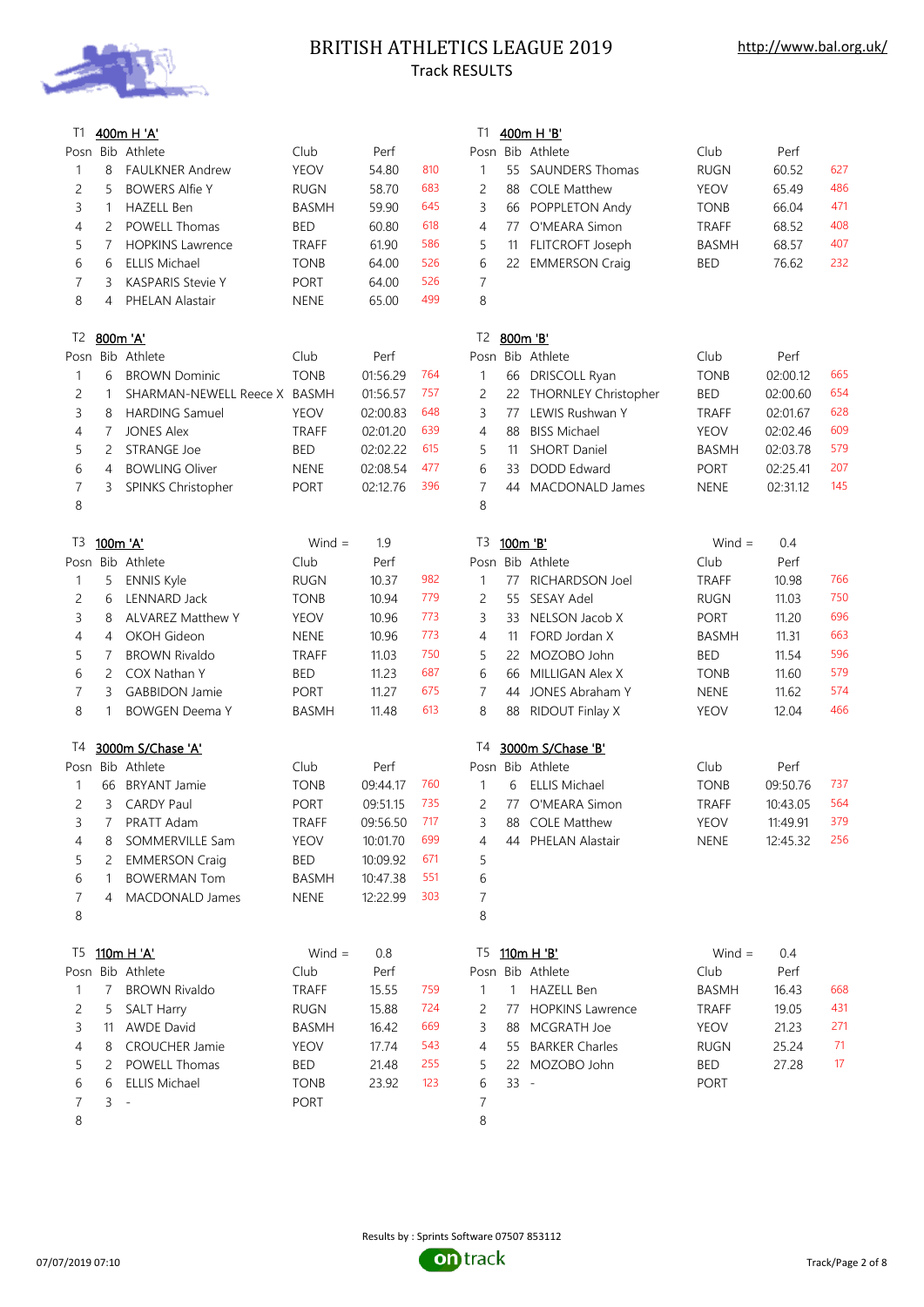

# BRITISH ATHLETICS LEAGUE 2019 Track RESULTS

| T6             | 400m 'A'       |                             |              |          |      | T6             |                | 400m 'B'                  |              |          |     |
|----------------|----------------|-----------------------------|--------------|----------|------|----------------|----------------|---------------------------|--------------|----------|-----|
| Posn           |                | Bib Athlete                 | Club         | Perf     |      | Posn           |                | Bib Athlete               | Club         | Perf     |     |
| $\mathbf{1}$   | $\overline{7}$ | RICHARDSON Joel             | <b>TRAFF</b> | 48.21    | 875  | $\mathbf{1}$   |                | 77 INGLEY Reece           | <b>TRAFF</b> | 49.77    | 776 |
| $\overline{c}$ | 3              | <b>POCOCK Harrison</b>      | <b>PORT</b>  | 49.70    | 780  | $\overline{c}$ | 66             | <b>MURPHY Ben</b>         | <b>TONB</b>  | 50.42    | 737 |
| 3              | $\mathbf{1}$   | <b>AWDE David</b>           | <b>BASMH</b> | 50.21    | 750  | 3              |                | 44 GARMORY Sean           | <b>NENE</b>  | 51.71    | 663 |
| 4              | 6              | <b>MOLLOY Sean</b>          | <b>TONB</b>  | 50.27    | 746  | $\overline{4}$ | 11             | SYCKELMOORE Thomas        | <b>BASMH</b> | 53.33    | 576 |
| 5              | 4              | <b>BROWN David</b>          | <b>NENE</b>  | 50.73    | 719  | 5              |                | 22 STRANGE Joe            | <b>BED</b>   | 53.60    | 563 |
| 6              | 8              | <b>FAULKNER Andrew</b>      | <b>YEOV</b>  | 51.61    | 669  | 6              | 88             | <b>COLE Matthew</b>       | <b>YEOV</b>  | 54.78    | 505 |
| $\overline{7}$ | $\overline{2}$ | <b>WEBSTER Jamie Y</b>      | <b>BED</b>   | 51.87    | 654  | $\overline{7}$ | 33             | <b>KASPARIS Stevie Y</b>  | PORT         | 56.86    | 411 |
| 8              | 5              | <b>BOWERS Alfie Y</b>       | <b>RUGN</b>  | 55.32    | 479  | 8              | 55             | <b>BARKER Charles</b>     | <b>RUGN</b>  | 57.69    | 377 |
| T7             |                | 1500m 'A'                   |              |          |      | T7             |                | 1500m 'B'                 |              |          |     |
|                |                | Posn Bib Athlete            | Club         | Perf     |      |                |                | Posn Bib Athlete          | Club         | Perf     |     |
| $\mathbf{1}$   | 6              | <b>BROWN Dominic</b>        | <b>TONB</b>  | 03:55.34 | 807  | $\mathbf{1}$   | 11             | <b>SLEMECK Frederick</b>  | <b>BASMH</b> | 04:00.12 | 749 |
| $\overline{c}$ | $\mathbf{1}$   | <b>RAGAN Dave</b>           | <b>BASMH</b> | 03:55.91 | 800  | $\overline{c}$ | 66             | KINGSTON James Y          | <b>TONB</b>  | 04:00.54 | 744 |
| 3              | 3              | <b>DODD Edward</b>          | <b>PORT</b>  | 03:57.78 | 777  | 3              |                | 33 SPINKS Christopher     | <b>PORT</b>  | 04:07.79 | 663 |
| 4              | $\overline{2}$ | NICHOLSON Matthew           | <b>BED</b>   | 04:06.61 | 676  | $\overline{4}$ | $\overline{7}$ | <b>JONES Alex</b>         | <b>TRAFF</b> | 04:20.60 | 533 |
| 5              | 77             | <b>SCIACCA Ryan</b>         | <b>TRAFF</b> | 04:13.58 | 602  | 5              | 8              | <b>HARDING Samuel</b>     | <b>YEOV</b>  | 04:22.94 | 511 |
| 6              | 88             | <b>QUARTERMAN Matthew X</b> | <b>YEOV</b>  | 04:13.91 | 598  | 6              |                | 22 EMMERSON Craig         | <b>BED</b>   | 04:23.89 | 502 |
| $\overline{7}$ | 4              | <b>BOWLING Oliver</b>       | <b>NENE</b>  | 04:48.55 | 306  | $\overline{7}$ | 44             | MACDONALD James           | <b>NENE</b>  | 05:18.03 | 144 |
| 8              |                |                             |              |          |      | 8              |                |                           |              |          |     |
| T8             |                | 200m 'A'                    | $Wind =$     | 1.0      |      | T8             |                | 200m 'B'                  | Wind $=$     | 1.5      |     |
|                |                | Posn Bib Athlete            | Club         | Perf     |      |                |                | Posn Bib Athlete          | Club         | Perf     |     |
| $\mathbf{1}$   | 5              | <b>ENNIS Kyle</b>           | <b>RUGN</b>  | 20.88    | 1018 | $\mathbf{1}$   | 77             | RICHARDSON Joel           | <b>TRAFF</b> | 22.26    | 780 |
| $\overline{c}$ | 7              | <b>NGUIE Sagesse Y</b>      |              |          | 919  |                |                |                           |              |          | 685 |
|                |                |                             | <b>TRAFF</b> | 21.43    |      | $\overline{c}$ | 44             | OKOH Gideon               | <b>NENE</b>  | 22.88    |     |
| 3              | 6              | <b>LENNARD Jack</b>         | <b>TONB</b>  | 21.90    | 839  | 3              | 11             | <b>BOWGEN Deema Y</b>     | <b>BASMH</b> | 23.19    | 640 |
| 4              | 8              | <b>ALVAREZ Matthew Y</b>    | <b>YEOV</b>  | 21.91    | 837  | $\overline{4}$ | 66             | MILLIGAN Alex X           | <b>TONB</b>  | 23.24    | 633 |
| 5              | $\mathbf{1}$   | <b>OLLIVER Samuel X</b>     | <b>BASMH</b> | 22.36    | 765  | 5              | 55             | NALUS Jaime Y             | <b>RUGN</b>  | 23.57    | 588 |
| 6              | 3              | NELSON Jacob X              | <b>PORT</b>  | 22.38    | 761  | 6              | 88             | RIDOUT Finlay X           | <b>YEOV</b>  | 24.37    | 486 |
| $\overline{7}$ | $\overline{c}$ | COX Nathan Y                | <b>BED</b>   | 22.74    | 706  | $\overline{7}$ | 33             | <b>EBIETOMIYE Excel Y</b> | <b>PORT</b>  | 24.71    | 446 |
| 8              | $\overline{4}$ | JONES Abraham Y             | <b>NENE</b>  | 24.25    | 500  | 8              |                | 22 POWELL Thomas          | <b>BED</b>   | 26.18    | 295 |
| T <sub>9</sub> |                | 5000m 'A'                   |              |          |      | T <sub>9</sub> |                | 5000m 'B'                 |              |          |     |
|                |                | Posn Bib Athlete            | Club         | Perf     |      |                |                | Posn Bib Athlete          | Club         | Perf     |     |
| $\mathbf{1}$   | 6              | DRISCOLL Ryan               | <b>TONB</b>  | 15:01.19 | 772  | $\mathbf{1}$   |                | 66 GOODGE Jamie           | <b>TONB</b>  | 15:53.97 | 626 |
| 2              | $\overline{4}$ | <b>DAVIDSON Ewan</b>        | <b>NENE</b>  | 15:33.44 | 681  | $\overline{c}$ | $\overline{7}$ | PREST Jeff                | <b>TRAFF</b> | 16:12.00 | 580 |
| 3              | 77             | O'MEARA Simon               | <b>TRAFF</b> | 16:08.77 | 588  | 3              | $\mathbf{1}$   | <b>BOWERMAN Tom</b>       | <b>BASMH</b> | 17:25.32 | 408 |
| 4              | 11             | <b>SLEMECK Frederick</b>    | <b>BASMH</b> | 16:30.88 | 533  | $\overline{4}$ | 44             | <b>WILKINSON Steven</b>   | <b>NENE</b>  | 17:39.10 | 379 |
| 5              | $\overline{2}$ | <b>GILLIES Cameron Y</b>    | BED          | 16:31.43 | 532  | 5              | 88             | <b>HAWKINS Robbie</b>     | <b>YEOV</b>  | 17:55.77 | 345 |
| 6              | 8              | <b>HURRELL Zak</b>          | <b>YEOV</b>  | 16:34.20 | 525  | 6              |                |                           |              |          |     |
| $\overline{7}$ | 3              | SPRECKLEY Damian            | <b>PORT</b>  | 17:15.62 | 429  | $\overline{7}$ |                |                           |              |          |     |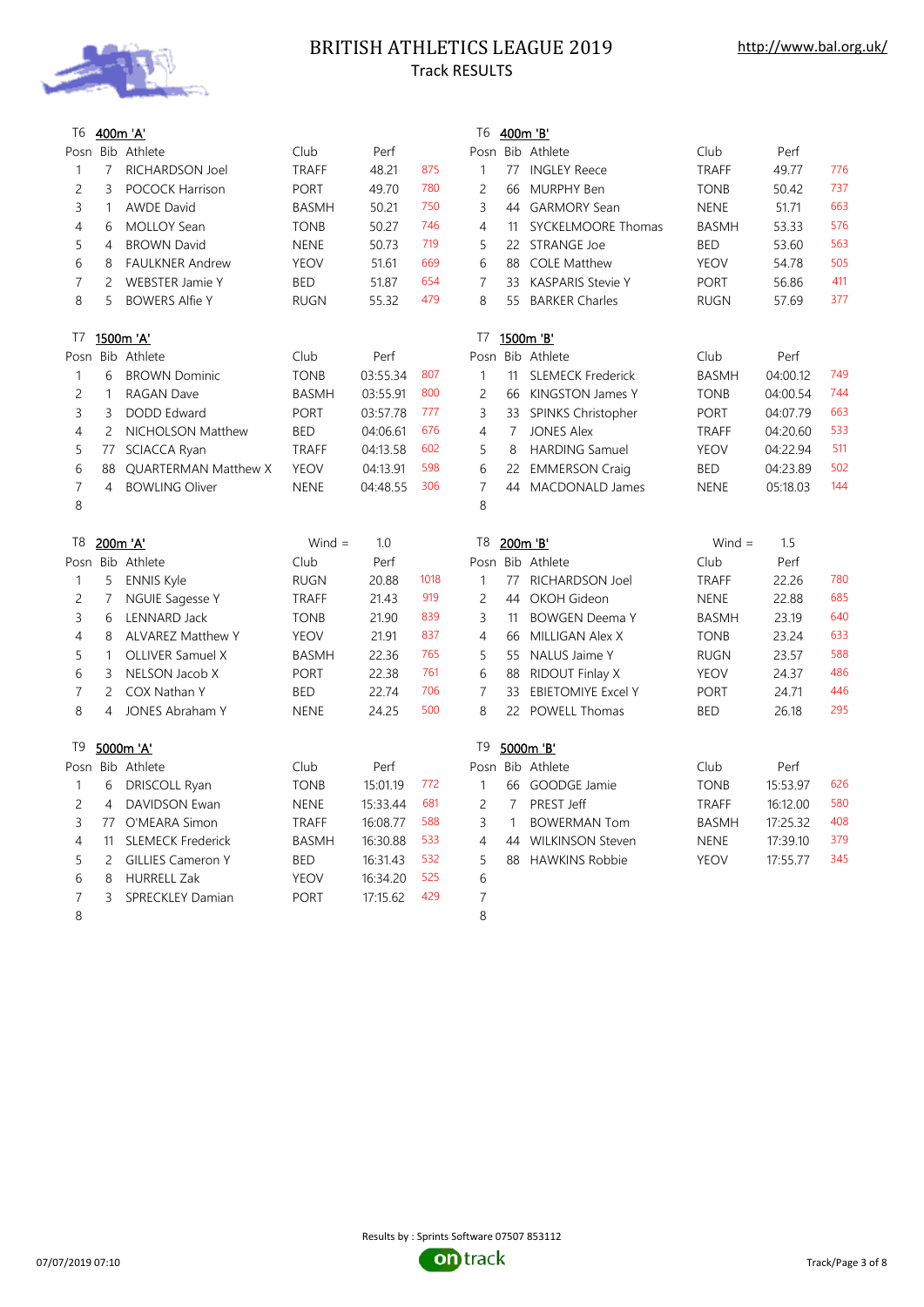

# BRITISH ATHLETICS LEAGUE 2019 Track RESULTS

### RELAYS

### T10  $4 \times 100$ m Relay

| Posn Bib |                |                                      |                                                  |                                    |                        |              | Perf    |       |
|----------|----------------|--------------------------------------|--------------------------------------------------|------------------------------------|------------------------|--------------|---------|-------|
|          | 5              | SESAY Adel                           | <b>ENNIS Kyle</b>                                | NALUS Jaime Y                      | <b>SALT Harry</b>      | RUGN         | 43.21   | 653   |
| 2        |                | <b>BROWN Rivaldo</b>                 | NGUIE Sagesse Y                                  | <b>INGLEY Reece</b>                | RICHARDSON Joel        | <b>TRAFF</b> | 43.63   | 613   |
| 3        | 6              | <b>LENNARD Jack</b>                  | MILLIGAN Alex X                                  | MURPHY Ben                         | <b>MOLLOY Sean</b>     | <b>TONB</b>  | 44.39   | 545   |
| 4        | 3              | <b>GABBIDON Jamie</b>                | RAMSEY Harry                                     | EBIETOMIYE Excel Y NELSON Jacob X  |                        | <b>PORT</b>  | 45.19   | 477   |
| 5        | 8              | <b>ALVAREZ Matthew Y</b>             | <b>CLEMENTS Nick</b>                             | <b>RIDOUT Finlay X</b>             | <b>FAULKNER Andrew</b> | <b>YEOV</b>  | 45.23   | 474   |
| 6        |                | FORD Jordan X                        | OLLIVER Samuel X                                 | BOWGEN Deema Y AWDE David          |                        | <b>BASMH</b> | 45.89   | 421   |
|          | $\overline{2}$ | COX Nathan Y                         | MOZOBO John                                      | <b>POWELL Thomas</b>               | <b>WEBSTER Jamie Y</b> | <b>BED</b>   | 51.82   | 96    |
| 8        | $\overline{4}$ | WINCHESTER-WRIGHT Callun BROWN David |                                                  | <b>JONES Abraham Y</b>             | OKOH Gideon            | <b>NENE</b>  | dsg     |       |
|          |                |                                      |                                                  |                                    |                        |              |         |       |
| T11      |                | 4 x 400m Relay                       |                                                  |                                    |                        |              |         |       |
| Posn Bib |                |                                      |                                                  |                                    |                        |              | Perf    |       |
|          | 6              | <b>MOLLOY Sean</b>                   | MURPHY Ben                                       | LENNARD Jack                       | <b>BROWN Dominic</b>   | <b>TONB</b>  | 3.22.82 | ##### |
| 2        |                | <b>JONES Alex</b>                    | LEWIS Rushwan Y                                  | <b>INGLEY Reece</b>                | RICHARDSON Joel        | <b>TRAFF</b> | 3.26.35 | ##### |
| 3        |                | <b>BOWGEN Deema Y</b>                | RAGAN Dave                                       | <b>SHORT Daniel</b>                | SYCKELMOORE Thomas     | <b>BASMH</b> | 3.27.86 | ##### |
| 4        | 3              | <b>GALBRAITH Matthew Y</b>           | <b>DODD Edward</b>                               | SPINKS Christopher POCOCK Harrison |                        | <b>PORT</b>  | 3.30.39 | ##### |
| 5        | $\overline{4}$ | <b>BROWN David</b>                   | <b>GARMORY Sean</b>                              | <b>BOWLING Oliver</b>              | JONES Abraham Y        | <b>NENE</b>  | 3.30.73 | ##### |
| 6        | 8              | <b>ALVAREZ Matthew Y</b>             | <b>FAULKNER Andrew</b>                           | <b>HARDING Samuel</b>              | <b>COLE Matthew</b>    | <b>YEOV</b>  | 3.31.03 | ##### |
|          | 2              | <b>WEBSTER Jamie Y</b>               | THORNLEY Christophe NICHOLSON Matthe STRANGE Joe |                                    |                        | <b>BED</b>   | 3.31.32 | ##### |
| 8        | 5              | <b>BOWERS Alfie Y</b>                | <b>SAUNDERS Thomas</b>                           | <b>SALT Harry</b>                  | <b>BARKER Charles</b>  | <b>RUGN</b>  | 4.35.40 |       |

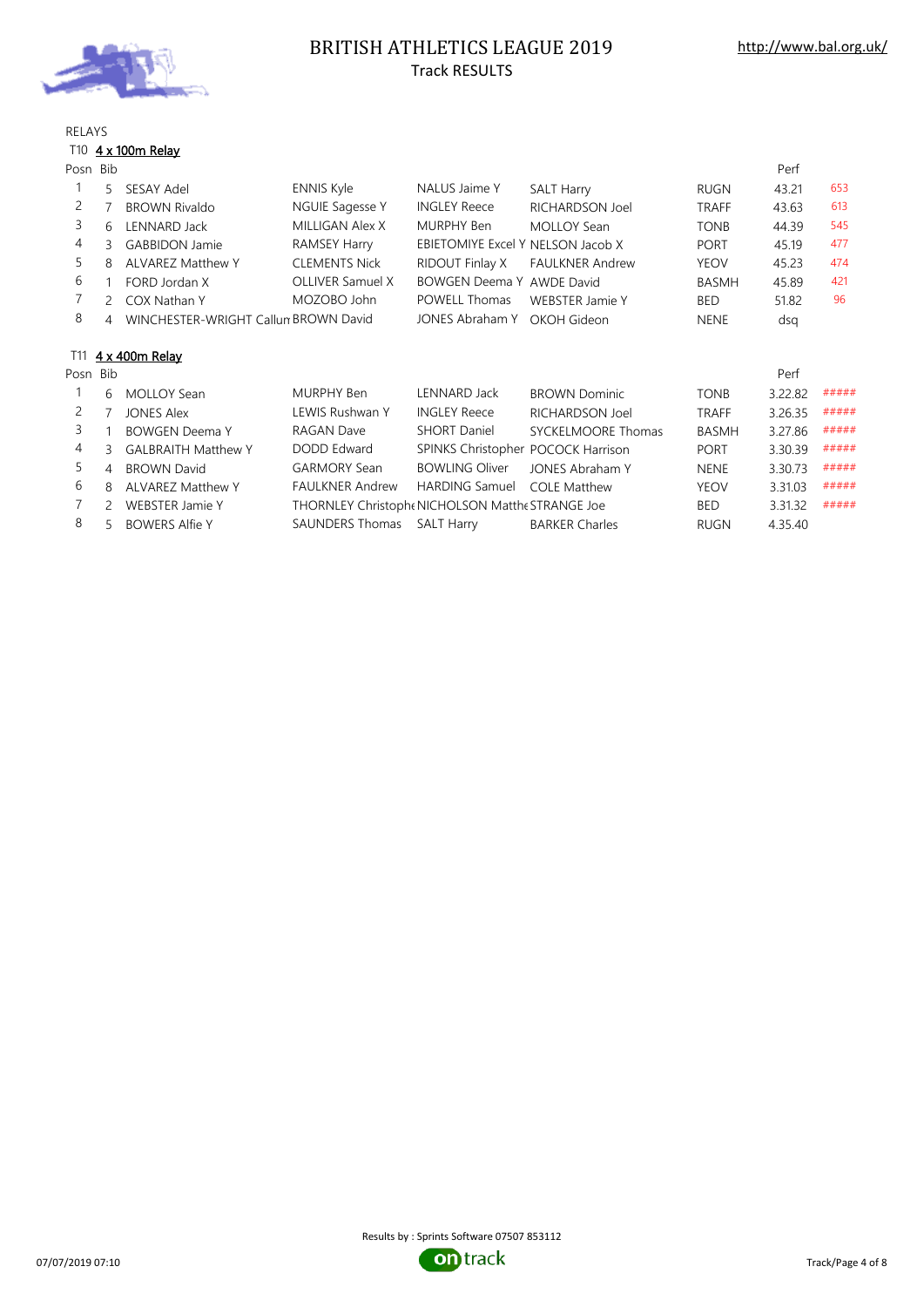## BRITISH ATHLETICS LEAGUE 2019 Field RESULTS

## F1 Hammer 'A' F1 Hammer 'B' Posn Bib Athlete Club Perf Posn Bib Athlete Club Perf 1 1 FLITCROFT Joseph BASMI 48.26 808 2 4 ACHURCH Simon NENE 42.54 742 3 8 GIBB Ben YEOV 38.03 687 3 33 SMITH Alan PORT 10.72 196 4 7 MARTIN Michael TRAFF 34.35 640 5 22 PACKMAN Graeme BED 18.04 380 6 6 KENDALL Harry TONB 16.32 344 6 7 3 ROGERS George Y PORT 11.98 236 8 8 F2 Long Jump 'A' F2 Long Jump 'B' Posn Bib Athlete Club Perf Wind P 1 8 CLEMENTS Nick YEOV 6.83 +1.1 819 1 88 SAUTER Toby Y YEOV 6.26 +0.9 705 2 3 MARGELIS Eimantas PORT 6.59 +2.7 771 3 2 MOZOBO John  $\,$ BED  $\,$  6.47  $\,$  +0.8 747  $\,$  3 4 WINCHESTER-WRIGHT Callum NENE  $\,$  5.77  $\,$  +0.5 609 4 44 OKOH Gideon NENE 6.04 +1.2 662 5 11 FORD Jordan X BASMH 5.81 +1.5 616 6 6 LENNARD Jack TONB 5.80 +0.4 615 7 5 SAUNDERS Thomas RUGN 5.53 +0.3 561 8 77 LEWIS Rushwan Y TRAFF 5.19 +0.4 495 F3 Pole Vault 'A' Posn Bib Athlete **Posn Bib Athlete** Posn Bib Athlete 1 2 JOHNSON Frankie Y BED 5.05 917 2 1 AWDE David BASMH 3.80 654 2 11 HAZELL Ben BASMH 3.80 654 3 6 HOOKWAY Alex TONB 3.20 525 4 3 DAVEY Steven PORT 3.20 525 5 8 MCGRATH Joe YEOV 3.00 481 6 4 PHELAN Richard NENE 2.80 437 F4 High Jump 'A' F4 High Jump 'B' Posn Bib Athlete Club Perf 1 8 CROUCHER Jamie YEOV 1.95 802 2 3 NORTON Jack Y PORT 1.90 760 2 88 FAULKNER Andrew YEOV 1.50 427 3 1 HAZELL Ben BASMH 1.70 594 3=== 5 SALT Harry RUGN 1.20 174 4 55 BARKER Charles **RUGN** 1.70 594 5 6 HOOKWAY Alex **TONB** 1.65 553 6 2 MOZOBO John BED 1.60 511 7= 4 PHELAN Richard NENE 1.20 174 7= 7 O'MEARA Simon TRAFF 1.20 174 F5 Discus 'A' F5 Discus 'B' Posn Bib Athlete **Posn Bib Athlete** Posn Bib Athlete **Posn** Perf 1 8 GIBB Ben YEOV 39.95 759 1 66 HOOKWAY Alex TONB 34.19 665 2 1 HAZELL Ben BASMH 39.35 749 2 11 AWDE David BASMH 32.85 642 3 6 KENDALL Harry **TONB** 38.52 736 4 2 KEEFE Peter BED 36.42 702 4 22 CARPENTER Peter BED 29.11 574 5 7 JONES Scott TRAFF 36.16 698 5 88 SAUTER Toby Y YEOV 26.27 518 6 4 ACHURCH Simon NENE 35.39 685 7 3 DAVEY Steven PORT 30.29 596 7 33 SMITH Alan PORT 20.24 384 8 5 BARKER Charles RUGN 14.32 209 8

|                | .                   |            |              |       |     |
|----------------|---------------------|------------|--------------|-------|-----|
|                | osn Bib Athlete     |            | Club         | Perf  |     |
| 1              | 44 WAIN Andy        |            | <b>NENE</b>  | 25.25 | 508 |
|                | 2 2 CARPENTER Peter | <b>BED</b> |              | 17.74 | 374 |
| 3              | 33 SMITH Alan       |            | <b>PORT</b>  | 10.72 | 196 |
| 4              | 66 BRYANT Jamie     |            | <b>TONB</b>  | 10.40 | 185 |
| 5              | 77 SCIACCA Ryan     |            | <b>TRAFF</b> | 8.20  | 83  |
| 6              |                     |            |              |       |     |
| $\overline{7}$ |                     |            |              |       |     |
| $\mathsf{R}$   |                     |            |              |       |     |

| osn |    | Bib Athlete                   | Club         | Perf | Wind   |     |
|-----|----|-------------------------------|--------------|------|--------|-----|
| 1   | 88 | SAUTER Toby Y                 | <b>YEOV</b>  | 6.26 | $+0.9$ | 705 |
| 2   | 33 | ROSAM George Y                | <b>PORT</b>  | 6.06 | $+1.2$ | 666 |
| 3   | 4  | WINCHESTER-WRIGHT Callun NENE |              | 5.77 | $+0.5$ | 609 |
| 4   | 1  | <b>AWDE David</b>             | <b>BASMF</b> | 5.66 | $+1.1$ | 587 |
| -5  | 7  | <b>JONES Scott</b>            | <b>TRAFF</b> | 5.12 | $+0.3$ | 481 |
| 6   | 66 | <b>HOOKWAY Alex</b>           | <b>TONB</b>  | 5.01 | $+0.8$ | 460 |
| 7   | 55 | <b>BARKER Charles</b>         | <b>RUGN</b>  | 4.79 | $+1.0$ | 418 |
| 8   |    | 22 EMMERSON Craig             | <b>BED</b>   | 3.90 | $+1.3$ | 248 |
|     |    |                               |              |      |        |     |
| F3  |    | Pole Vault 'B'                |              |      |        |     |
|     |    |                               |              |      |        |     |

|  | osn Bib Athlete             | Club         | Perf |     |
|--|-----------------------------|--------------|------|-----|
|  | 1 22 FERRER FERRANDO Javier | <b>BED</b>   | 4.05 | 708 |
|  | 2 11 HAZELL Ben             | <b>BASMF</b> | 3.80 | 654 |
|  | 3 33 SMITH Alan             | <b>PORT</b>  | 2.80 | 437 |
|  | 4 88 CROUCHER Jamie         | <b>YFOV</b>  | 2.60 | 393 |
|  |                             |              |      |     |

|          | Posn Bib Athlete         | Club         | Perf |     |
|----------|--------------------------|--------------|------|-----|
| $\sim$ 1 | 33 ROSAM George Y        | <b>PORT</b>  | 1.65 | 553 |
|          | 2 88 FAULKNER Andrew     | YEOV         | 1.50 | 427 |
|          | $3 == 5$ SALT Harry      | <b>RUGN</b>  | 1.20 | 174 |
|          | 3=== 11 FLITCROFT Joseph | <b>BASMF</b> | 1.20 | 174 |
|          | $3 == 77$ INGLEY Reece   | <b>TRAFF</b> | 1.20 | 174 |
|          | $3 == 22$ POWELL Thomas  | <b>BFD</b>   | 1.20 | 174 |
|          |                          |              |      |     |

|              |    | osn Bib Athlete    | Club         | Perf  |     |
|--------------|----|--------------------|--------------|-------|-----|
| $\mathbf{1}$ |    | 66 HOOKWAY Alex    | <b>TONB</b>  | 34.19 | 665 |
| 2            | 11 | <b>AWDE David</b>  | <b>BASMI</b> | 32.85 | 642 |
| 3            |    | 77 MARTIN Michael  | <b>TRAFF</b> | 30.52 | 600 |
| 4            |    | 22 CARPENTER Peter | <b>BED</b>   | 29.11 | 574 |
| 5            |    | 88 SAUTER Toby Y   | <b>YEOV</b>  | 26.27 | 518 |
| 6            |    | 44 WAIN Andy       | <b>NENE</b>  | 25.42 | 501 |
|              |    | 33 SMITH Alan      | <b>PORT</b>  | 20.24 | 384 |
| $\sim$       |    |                    |              |       |     |

07/07/2019 07:10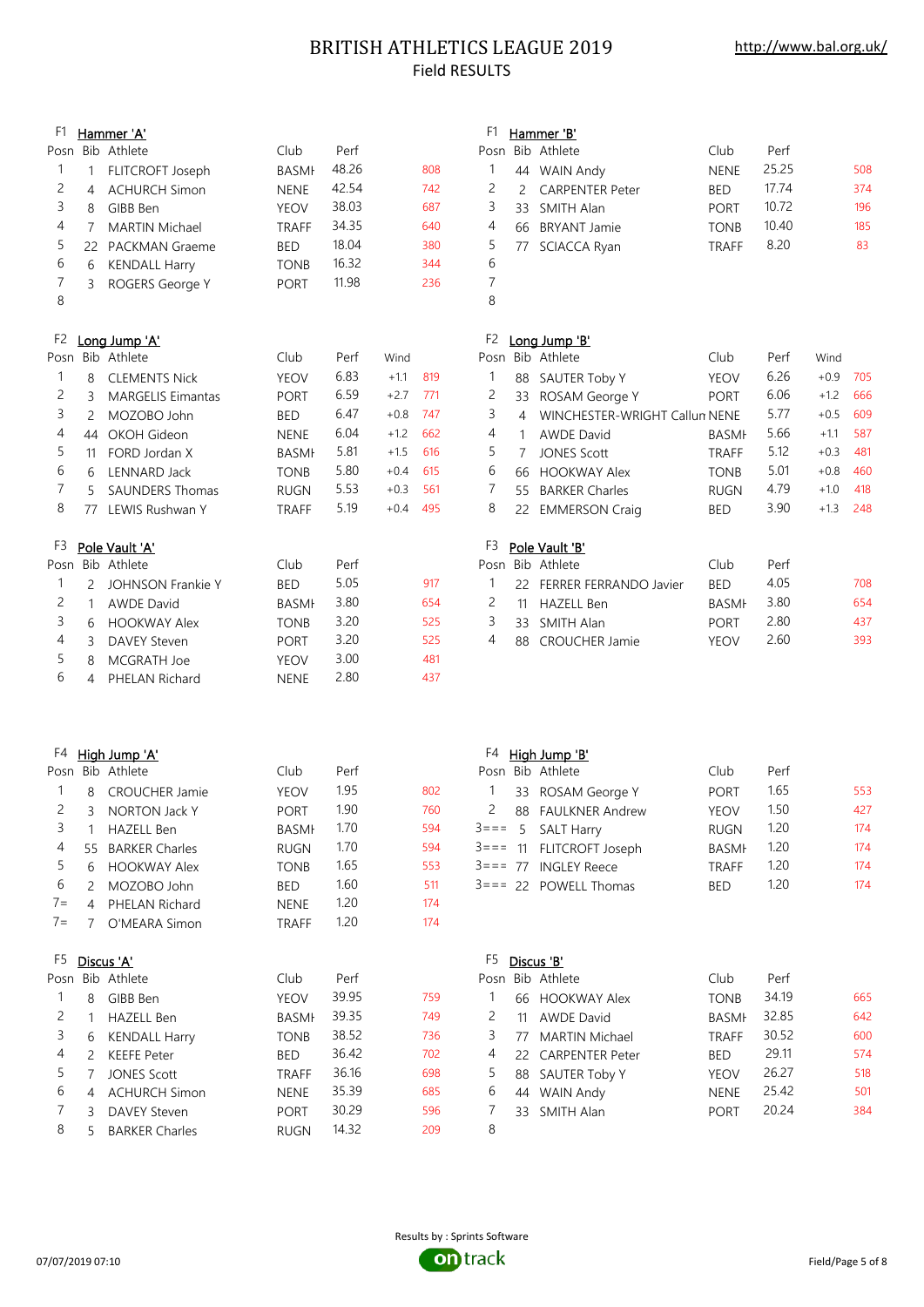# BRITISH ATHLETICS LEAGUE 2019 Field RESULTS

| Triple Jump 'A'<br>Triple Jump 'B'<br>Bib Athlete<br>Posn Bib Athlete<br>Club<br>Club<br>Posn<br>Perf<br>Wind<br>Perf<br>Wind<br>13.70<br>$+1.0$<br>787<br>11.63<br>1<br>1<br>$+1.7$<br>588<br><b>YEOV</b><br><b>PORT</b><br>SAUTER Toby Y<br><b>GALBRAITH Matthew Y</b><br>8<br>33<br>12.82<br>2<br>11.49<br>$+0.8$<br>705<br>2<br>$+0.2$<br>574<br><b>MARGELIS Eimantas</b><br><b>BED</b><br>3<br><b>PORT</b><br><b>NICHOLSON Matthew</b><br>22<br>12.80<br>3<br>11.03<br>3<br>527<br>$\overline{2}$<br>MOZOBO John<br><b>BED</b><br>$+1.7$<br>703<br><b>AWDE David</b><br><b>BASMI</b><br>$+0.0$<br>$\mathbf{1}$<br>12.04<br>11.02<br>4<br>$+1.0$<br>629<br>4<br>$+0.3$<br>526<br><b>BASMI</b><br><b>FAULKNER Andrew</b><br><b>YEOV</b><br>FORD Jordan X<br>11<br>88<br>5<br>11.86<br>5<br>10.10<br>$+1.0$<br>611<br>$+1.0$<br>429<br><b>BARKER Charles</b><br>WINCHESTER-WRIGHT Callun NENE<br>55<br><b>RUGN</b><br>4<br>9.35<br>6<br>11.50<br>6<br>$-0.3$<br>345<br>5<br><b>SAUNDERS Thomas</b><br>$+0.9$<br>575<br>SCIACCA Ryan<br><b>RUGN</b><br><b>TRAFF</b><br>77<br>7<br>7<br>10.75<br>$+1.0$<br>498<br><b>JONES Alex</b><br>$\overline{7}$<br><b>TRAFF</b><br>8<br>8<br>9.45<br>$+0.5$<br>356<br>6<br><b>ELLIS Michael</b><br><b>TONB</b><br>F7<br>F7<br>Javelin 'A'<br>Javelin 'B'<br>Bib Athlete<br>Club<br>Perf<br>Posn Bib Athlete<br>Club<br>Perf<br>Posn<br>44.87<br>54.45<br>683<br>$\mathbf{1}$<br>1<br>GIBB Ben<br><b>YEOV</b><br>812<br><b>NENE</b><br>8<br>4<br><b>INGHAM Alexander</b><br>53.97<br>37.32<br>2<br>2<br>575<br>805<br><b>HAZELL Ben</b><br><b>BASMI</b><br>SAUTER Toby Y<br><b>YEOV</b><br>1<br>88<br>36.98<br>3<br>49.36<br>3<br>570<br>745<br><b>HOOKWAY Alex</b><br><b>TONB</b><br><b>KENDALL Harry</b><br><b>TONB</b><br>66<br>6<br>45.81<br>33.05<br>4<br>4<br>510<br>696<br><b>ACHURCH Simon</b><br><b>NENE</b><br>5<br><b>ENNIS Kyle</b><br><b>RUGN</b><br>44<br>5<br>34.92<br>5<br>30.36<br>467<br>539<br><b>MARTIN Michael</b><br>55 SALT Harry<br><b>RUGN</b><br>7<br><b>TRAFF</b><br>6<br>24.88<br>33.18<br>6<br>374<br>512<br><b>BED</b><br>3<br><b>DAVEY Steven</b><br><b>PORT</b><br><b>CARPENTER Peter</b><br>2<br>32.13<br>12.82<br>7<br>7<br>115<br>495<br>SCIACCA Ryan<br>ROGERS George Y<br><b>PORT</b><br>77<br><b>TRAFF</b><br>33<br>8<br>25.11<br>8<br>10.54<br>35<br>378<br><b>POWELL Thomas</b><br><b>BED</b><br>FLITCROFT Joseph<br><b>BASMI</b><br>22<br>11<br>F <sub>8</sub><br>F <sub>8</sub><br>Shot 'A'<br>Shot 'B'<br>Posn Bib Athlete<br>Perf<br>Posn Bib Athlete<br>Club<br>Perf<br>Club<br>14.31<br>11.46<br>687<br>872<br>$\mathbf{1}$<br>1<br>GIBB Ben<br><b>YEOV</b><br><b>MARTIN Michael</b><br><b>TRAFF</b><br>8<br>77<br>12.50<br>10.49<br>2<br>617<br>2<br>757<br><b>JONES Scott</b><br>7<br><b>TRAFF</b><br>6<br><b>KENDALL Harry</b><br><b>TONB</b><br>3<br>11.69<br>3<br>9.43<br>536<br><b>ACHURCH Simon</b><br>703<br><b>NENE</b><br><b>WAIN Andy</b><br><b>NENE</b><br>44<br>4<br>11.67<br>8.98<br>4<br>500<br>4<br>701<br><b>HOOKWAY Alex</b><br><b>TONB</b><br>FLITCROFT Joseph<br><b>BASMI</b><br>66<br>11<br>5<br>8.71<br>11.44<br>5<br>477<br>685<br><b>HAZELL Ben</b><br><b>BASMI</b><br>ROGERS George Y<br><b>PORT</b><br>$\mathbf{1}$<br>33<br>10.60<br>8.17<br>6<br>6<br>431<br>625<br><b>DAVEY Steven</b><br><b>COLE Geoffrey</b><br><b>YEOV</b><br>3<br><b>PORT</b><br>88<br>7<br>7.90<br>10.57<br>7<br>406<br>623<br><b>BED</b><br>2<br><b>KEEFE Peter</b><br><b>BED</b><br><b>CARPENTER Peter</b><br>22 |    |    |                   |             |      |     |                |   |                        |             |      |     |
|---------------------------------------------------------------------------------------------------------------------------------------------------------------------------------------------------------------------------------------------------------------------------------------------------------------------------------------------------------------------------------------------------------------------------------------------------------------------------------------------------------------------------------------------------------------------------------------------------------------------------------------------------------------------------------------------------------------------------------------------------------------------------------------------------------------------------------------------------------------------------------------------------------------------------------------------------------------------------------------------------------------------------------------------------------------------------------------------------------------------------------------------------------------------------------------------------------------------------------------------------------------------------------------------------------------------------------------------------------------------------------------------------------------------------------------------------------------------------------------------------------------------------------------------------------------------------------------------------------------------------------------------------------------------------------------------------------------------------------------------------------------------------------------------------------------------------------------------------------------------------------------------------------------------------------------------------------------------------------------------------------------------------------------------------------------------------------------------------------------------------------------------------------------------------------------------------------------------------------------------------------------------------------------------------------------------------------------------------------------------------------------------------------------------------------------------------------------------------------------------------------------------------------------------------------------------------------------------------------------------------------------------------------------------------------------------------------------------------------------------------------------------------------------------------------------------------------------------------------------------------------------------------------------------------------------------------------------------------------------------------------------------------------------------------------------------------------------------------------------------------------------------------------------------------------------------------------------------------------------------------------------------------------------------------------------------------------------------------------------------------------------------------------------------------------------------------------------------------------------------------------|----|----|-------------------|-------------|------|-----|----------------|---|------------------------|-------------|------|-----|
|                                                                                                                                                                                                                                                                                                                                                                                                                                                                                                                                                                                                                                                                                                                                                                                                                                                                                                                                                                                                                                                                                                                                                                                                                                                                                                                                                                                                                                                                                                                                                                                                                                                                                                                                                                                                                                                                                                                                                                                                                                                                                                                                                                                                                                                                                                                                                                                                                                                                                                                                                                                                                                                                                                                                                                                                                                                                                                                                                                                                                                                                                                                                                                                                                                                                                                                                                                                                                                                                                                         | F6 |    |                   |             |      |     | F <sub>6</sub> |   |                        |             |      |     |
|                                                                                                                                                                                                                                                                                                                                                                                                                                                                                                                                                                                                                                                                                                                                                                                                                                                                                                                                                                                                                                                                                                                                                                                                                                                                                                                                                                                                                                                                                                                                                                                                                                                                                                                                                                                                                                                                                                                                                                                                                                                                                                                                                                                                                                                                                                                                                                                                                                                                                                                                                                                                                                                                                                                                                                                                                                                                                                                                                                                                                                                                                                                                                                                                                                                                                                                                                                                                                                                                                                         |    |    |                   |             |      |     |                |   |                        |             |      |     |
|                                                                                                                                                                                                                                                                                                                                                                                                                                                                                                                                                                                                                                                                                                                                                                                                                                                                                                                                                                                                                                                                                                                                                                                                                                                                                                                                                                                                                                                                                                                                                                                                                                                                                                                                                                                                                                                                                                                                                                                                                                                                                                                                                                                                                                                                                                                                                                                                                                                                                                                                                                                                                                                                                                                                                                                                                                                                                                                                                                                                                                                                                                                                                                                                                                                                                                                                                                                                                                                                                                         |    |    |                   |             |      |     |                |   |                        |             |      |     |
|                                                                                                                                                                                                                                                                                                                                                                                                                                                                                                                                                                                                                                                                                                                                                                                                                                                                                                                                                                                                                                                                                                                                                                                                                                                                                                                                                                                                                                                                                                                                                                                                                                                                                                                                                                                                                                                                                                                                                                                                                                                                                                                                                                                                                                                                                                                                                                                                                                                                                                                                                                                                                                                                                                                                                                                                                                                                                                                                                                                                                                                                                                                                                                                                                                                                                                                                                                                                                                                                                                         |    |    |                   |             |      |     |                |   |                        |             |      |     |
|                                                                                                                                                                                                                                                                                                                                                                                                                                                                                                                                                                                                                                                                                                                                                                                                                                                                                                                                                                                                                                                                                                                                                                                                                                                                                                                                                                                                                                                                                                                                                                                                                                                                                                                                                                                                                                                                                                                                                                                                                                                                                                                                                                                                                                                                                                                                                                                                                                                                                                                                                                                                                                                                                                                                                                                                                                                                                                                                                                                                                                                                                                                                                                                                                                                                                                                                                                                                                                                                                                         |    |    |                   |             |      |     |                |   |                        |             |      |     |
|                                                                                                                                                                                                                                                                                                                                                                                                                                                                                                                                                                                                                                                                                                                                                                                                                                                                                                                                                                                                                                                                                                                                                                                                                                                                                                                                                                                                                                                                                                                                                                                                                                                                                                                                                                                                                                                                                                                                                                                                                                                                                                                                                                                                                                                                                                                                                                                                                                                                                                                                                                                                                                                                                                                                                                                                                                                                                                                                                                                                                                                                                                                                                                                                                                                                                                                                                                                                                                                                                                         |    |    |                   |             |      |     |                |   |                        |             |      |     |
|                                                                                                                                                                                                                                                                                                                                                                                                                                                                                                                                                                                                                                                                                                                                                                                                                                                                                                                                                                                                                                                                                                                                                                                                                                                                                                                                                                                                                                                                                                                                                                                                                                                                                                                                                                                                                                                                                                                                                                                                                                                                                                                                                                                                                                                                                                                                                                                                                                                                                                                                                                                                                                                                                                                                                                                                                                                                                                                                                                                                                                                                                                                                                                                                                                                                                                                                                                                                                                                                                                         |    |    |                   |             |      |     |                |   |                        |             |      |     |
|                                                                                                                                                                                                                                                                                                                                                                                                                                                                                                                                                                                                                                                                                                                                                                                                                                                                                                                                                                                                                                                                                                                                                                                                                                                                                                                                                                                                                                                                                                                                                                                                                                                                                                                                                                                                                                                                                                                                                                                                                                                                                                                                                                                                                                                                                                                                                                                                                                                                                                                                                                                                                                                                                                                                                                                                                                                                                                                                                                                                                                                                                                                                                                                                                                                                                                                                                                                                                                                                                                         |    |    |                   |             |      |     |                |   |                        |             |      |     |
|                                                                                                                                                                                                                                                                                                                                                                                                                                                                                                                                                                                                                                                                                                                                                                                                                                                                                                                                                                                                                                                                                                                                                                                                                                                                                                                                                                                                                                                                                                                                                                                                                                                                                                                                                                                                                                                                                                                                                                                                                                                                                                                                                                                                                                                                                                                                                                                                                                                                                                                                                                                                                                                                                                                                                                                                                                                                                                                                                                                                                                                                                                                                                                                                                                                                                                                                                                                                                                                                                                         |    |    |                   |             |      |     |                |   |                        |             |      |     |
|                                                                                                                                                                                                                                                                                                                                                                                                                                                                                                                                                                                                                                                                                                                                                                                                                                                                                                                                                                                                                                                                                                                                                                                                                                                                                                                                                                                                                                                                                                                                                                                                                                                                                                                                                                                                                                                                                                                                                                                                                                                                                                                                                                                                                                                                                                                                                                                                                                                                                                                                                                                                                                                                                                                                                                                                                                                                                                                                                                                                                                                                                                                                                                                                                                                                                                                                                                                                                                                                                                         |    |    |                   |             |      |     |                |   |                        |             |      |     |
|                                                                                                                                                                                                                                                                                                                                                                                                                                                                                                                                                                                                                                                                                                                                                                                                                                                                                                                                                                                                                                                                                                                                                                                                                                                                                                                                                                                                                                                                                                                                                                                                                                                                                                                                                                                                                                                                                                                                                                                                                                                                                                                                                                                                                                                                                                                                                                                                                                                                                                                                                                                                                                                                                                                                                                                                                                                                                                                                                                                                                                                                                                                                                                                                                                                                                                                                                                                                                                                                                                         |    |    |                   |             |      |     |                |   |                        |             |      |     |
|                                                                                                                                                                                                                                                                                                                                                                                                                                                                                                                                                                                                                                                                                                                                                                                                                                                                                                                                                                                                                                                                                                                                                                                                                                                                                                                                                                                                                                                                                                                                                                                                                                                                                                                                                                                                                                                                                                                                                                                                                                                                                                                                                                                                                                                                                                                                                                                                                                                                                                                                                                                                                                                                                                                                                                                                                                                                                                                                                                                                                                                                                                                                                                                                                                                                                                                                                                                                                                                                                                         |    |    |                   |             |      |     |                |   |                        |             |      |     |
|                                                                                                                                                                                                                                                                                                                                                                                                                                                                                                                                                                                                                                                                                                                                                                                                                                                                                                                                                                                                                                                                                                                                                                                                                                                                                                                                                                                                                                                                                                                                                                                                                                                                                                                                                                                                                                                                                                                                                                                                                                                                                                                                                                                                                                                                                                                                                                                                                                                                                                                                                                                                                                                                                                                                                                                                                                                                                                                                                                                                                                                                                                                                                                                                                                                                                                                                                                                                                                                                                                         |    |    |                   |             |      |     |                |   |                        |             |      |     |
|                                                                                                                                                                                                                                                                                                                                                                                                                                                                                                                                                                                                                                                                                                                                                                                                                                                                                                                                                                                                                                                                                                                                                                                                                                                                                                                                                                                                                                                                                                                                                                                                                                                                                                                                                                                                                                                                                                                                                                                                                                                                                                                                                                                                                                                                                                                                                                                                                                                                                                                                                                                                                                                                                                                                                                                                                                                                                                                                                                                                                                                                                                                                                                                                                                                                                                                                                                                                                                                                                                         |    |    |                   |             |      |     |                |   |                        |             |      |     |
|                                                                                                                                                                                                                                                                                                                                                                                                                                                                                                                                                                                                                                                                                                                                                                                                                                                                                                                                                                                                                                                                                                                                                                                                                                                                                                                                                                                                                                                                                                                                                                                                                                                                                                                                                                                                                                                                                                                                                                                                                                                                                                                                                                                                                                                                                                                                                                                                                                                                                                                                                                                                                                                                                                                                                                                                                                                                                                                                                                                                                                                                                                                                                                                                                                                                                                                                                                                                                                                                                                         |    |    |                   |             |      |     |                |   |                        |             |      |     |
|                                                                                                                                                                                                                                                                                                                                                                                                                                                                                                                                                                                                                                                                                                                                                                                                                                                                                                                                                                                                                                                                                                                                                                                                                                                                                                                                                                                                                                                                                                                                                                                                                                                                                                                                                                                                                                                                                                                                                                                                                                                                                                                                                                                                                                                                                                                                                                                                                                                                                                                                                                                                                                                                                                                                                                                                                                                                                                                                                                                                                                                                                                                                                                                                                                                                                                                                                                                                                                                                                                         |    |    |                   |             |      |     |                |   |                        |             |      |     |
|                                                                                                                                                                                                                                                                                                                                                                                                                                                                                                                                                                                                                                                                                                                                                                                                                                                                                                                                                                                                                                                                                                                                                                                                                                                                                                                                                                                                                                                                                                                                                                                                                                                                                                                                                                                                                                                                                                                                                                                                                                                                                                                                                                                                                                                                                                                                                                                                                                                                                                                                                                                                                                                                                                                                                                                                                                                                                                                                                                                                                                                                                                                                                                                                                                                                                                                                                                                                                                                                                                         |    |    |                   |             |      |     |                |   |                        |             |      |     |
|                                                                                                                                                                                                                                                                                                                                                                                                                                                                                                                                                                                                                                                                                                                                                                                                                                                                                                                                                                                                                                                                                                                                                                                                                                                                                                                                                                                                                                                                                                                                                                                                                                                                                                                                                                                                                                                                                                                                                                                                                                                                                                                                                                                                                                                                                                                                                                                                                                                                                                                                                                                                                                                                                                                                                                                                                                                                                                                                                                                                                                                                                                                                                                                                                                                                                                                                                                                                                                                                                                         |    |    |                   |             |      |     |                |   |                        |             |      |     |
|                                                                                                                                                                                                                                                                                                                                                                                                                                                                                                                                                                                                                                                                                                                                                                                                                                                                                                                                                                                                                                                                                                                                                                                                                                                                                                                                                                                                                                                                                                                                                                                                                                                                                                                                                                                                                                                                                                                                                                                                                                                                                                                                                                                                                                                                                                                                                                                                                                                                                                                                                                                                                                                                                                                                                                                                                                                                                                                                                                                                                                                                                                                                                                                                                                                                                                                                                                                                                                                                                                         |    |    |                   |             |      |     |                |   |                        |             |      |     |
|                                                                                                                                                                                                                                                                                                                                                                                                                                                                                                                                                                                                                                                                                                                                                                                                                                                                                                                                                                                                                                                                                                                                                                                                                                                                                                                                                                                                                                                                                                                                                                                                                                                                                                                                                                                                                                                                                                                                                                                                                                                                                                                                                                                                                                                                                                                                                                                                                                                                                                                                                                                                                                                                                                                                                                                                                                                                                                                                                                                                                                                                                                                                                                                                                                                                                                                                                                                                                                                                                                         |    |    |                   |             |      |     |                |   |                        |             |      |     |
|                                                                                                                                                                                                                                                                                                                                                                                                                                                                                                                                                                                                                                                                                                                                                                                                                                                                                                                                                                                                                                                                                                                                                                                                                                                                                                                                                                                                                                                                                                                                                                                                                                                                                                                                                                                                                                                                                                                                                                                                                                                                                                                                                                                                                                                                                                                                                                                                                                                                                                                                                                                                                                                                                                                                                                                                                                                                                                                                                                                                                                                                                                                                                                                                                                                                                                                                                                                                                                                                                                         |    |    |                   |             |      |     |                |   |                        |             |      |     |
|                                                                                                                                                                                                                                                                                                                                                                                                                                                                                                                                                                                                                                                                                                                                                                                                                                                                                                                                                                                                                                                                                                                                                                                                                                                                                                                                                                                                                                                                                                                                                                                                                                                                                                                                                                                                                                                                                                                                                                                                                                                                                                                                                                                                                                                                                                                                                                                                                                                                                                                                                                                                                                                                                                                                                                                                                                                                                                                                                                                                                                                                                                                                                                                                                                                                                                                                                                                                                                                                                                         |    |    |                   |             |      |     |                |   |                        |             |      |     |
|                                                                                                                                                                                                                                                                                                                                                                                                                                                                                                                                                                                                                                                                                                                                                                                                                                                                                                                                                                                                                                                                                                                                                                                                                                                                                                                                                                                                                                                                                                                                                                                                                                                                                                                                                                                                                                                                                                                                                                                                                                                                                                                                                                                                                                                                                                                                                                                                                                                                                                                                                                                                                                                                                                                                                                                                                                                                                                                                                                                                                                                                                                                                                                                                                                                                                                                                                                                                                                                                                                         |    |    |                   |             |      |     |                |   |                        |             |      |     |
|                                                                                                                                                                                                                                                                                                                                                                                                                                                                                                                                                                                                                                                                                                                                                                                                                                                                                                                                                                                                                                                                                                                                                                                                                                                                                                                                                                                                                                                                                                                                                                                                                                                                                                                                                                                                                                                                                                                                                                                                                                                                                                                                                                                                                                                                                                                                                                                                                                                                                                                                                                                                                                                                                                                                                                                                                                                                                                                                                                                                                                                                                                                                                                                                                                                                                                                                                                                                                                                                                                         |    |    |                   |             |      |     |                |   |                        |             |      |     |
|                                                                                                                                                                                                                                                                                                                                                                                                                                                                                                                                                                                                                                                                                                                                                                                                                                                                                                                                                                                                                                                                                                                                                                                                                                                                                                                                                                                                                                                                                                                                                                                                                                                                                                                                                                                                                                                                                                                                                                                                                                                                                                                                                                                                                                                                                                                                                                                                                                                                                                                                                                                                                                                                                                                                                                                                                                                                                                                                                                                                                                                                                                                                                                                                                                                                                                                                                                                                                                                                                                         |    |    |                   |             |      |     |                |   |                        |             |      |     |
|                                                                                                                                                                                                                                                                                                                                                                                                                                                                                                                                                                                                                                                                                                                                                                                                                                                                                                                                                                                                                                                                                                                                                                                                                                                                                                                                                                                                                                                                                                                                                                                                                                                                                                                                                                                                                                                                                                                                                                                                                                                                                                                                                                                                                                                                                                                                                                                                                                                                                                                                                                                                                                                                                                                                                                                                                                                                                                                                                                                                                                                                                                                                                                                                                                                                                                                                                                                                                                                                                                         |    |    |                   |             |      |     |                |   |                        |             |      |     |
|                                                                                                                                                                                                                                                                                                                                                                                                                                                                                                                                                                                                                                                                                                                                                                                                                                                                                                                                                                                                                                                                                                                                                                                                                                                                                                                                                                                                                                                                                                                                                                                                                                                                                                                                                                                                                                                                                                                                                                                                                                                                                                                                                                                                                                                                                                                                                                                                                                                                                                                                                                                                                                                                                                                                                                                                                                                                                                                                                                                                                                                                                                                                                                                                                                                                                                                                                                                                                                                                                                         |    |    |                   |             |      |     |                |   |                        |             |      |     |
|                                                                                                                                                                                                                                                                                                                                                                                                                                                                                                                                                                                                                                                                                                                                                                                                                                                                                                                                                                                                                                                                                                                                                                                                                                                                                                                                                                                                                                                                                                                                                                                                                                                                                                                                                                                                                                                                                                                                                                                                                                                                                                                                                                                                                                                                                                                                                                                                                                                                                                                                                                                                                                                                                                                                                                                                                                                                                                                                                                                                                                                                                                                                                                                                                                                                                                                                                                                                                                                                                                         |    |    |                   |             |      |     |                |   |                        |             |      |     |
|                                                                                                                                                                                                                                                                                                                                                                                                                                                                                                                                                                                                                                                                                                                                                                                                                                                                                                                                                                                                                                                                                                                                                                                                                                                                                                                                                                                                                                                                                                                                                                                                                                                                                                                                                                                                                                                                                                                                                                                                                                                                                                                                                                                                                                                                                                                                                                                                                                                                                                                                                                                                                                                                                                                                                                                                                                                                                                                                                                                                                                                                                                                                                                                                                                                                                                                                                                                                                                                                                                         |    |    |                   |             |      |     |                |   |                        |             |      |     |
|                                                                                                                                                                                                                                                                                                                                                                                                                                                                                                                                                                                                                                                                                                                                                                                                                                                                                                                                                                                                                                                                                                                                                                                                                                                                                                                                                                                                                                                                                                                                                                                                                                                                                                                                                                                                                                                                                                                                                                                                                                                                                                                                                                                                                                                                                                                                                                                                                                                                                                                                                                                                                                                                                                                                                                                                                                                                                                                                                                                                                                                                                                                                                                                                                                                                                                                                                                                                                                                                                                         | 8  | 55 | <b>SALT Harry</b> | <b>RUGN</b> | 9.41 | 535 | 8              | 5 | <b>SAUNDERS Thomas</b> | <b>RUGN</b> | 7.64 | 382 |

Results by : Sprints Software **on** track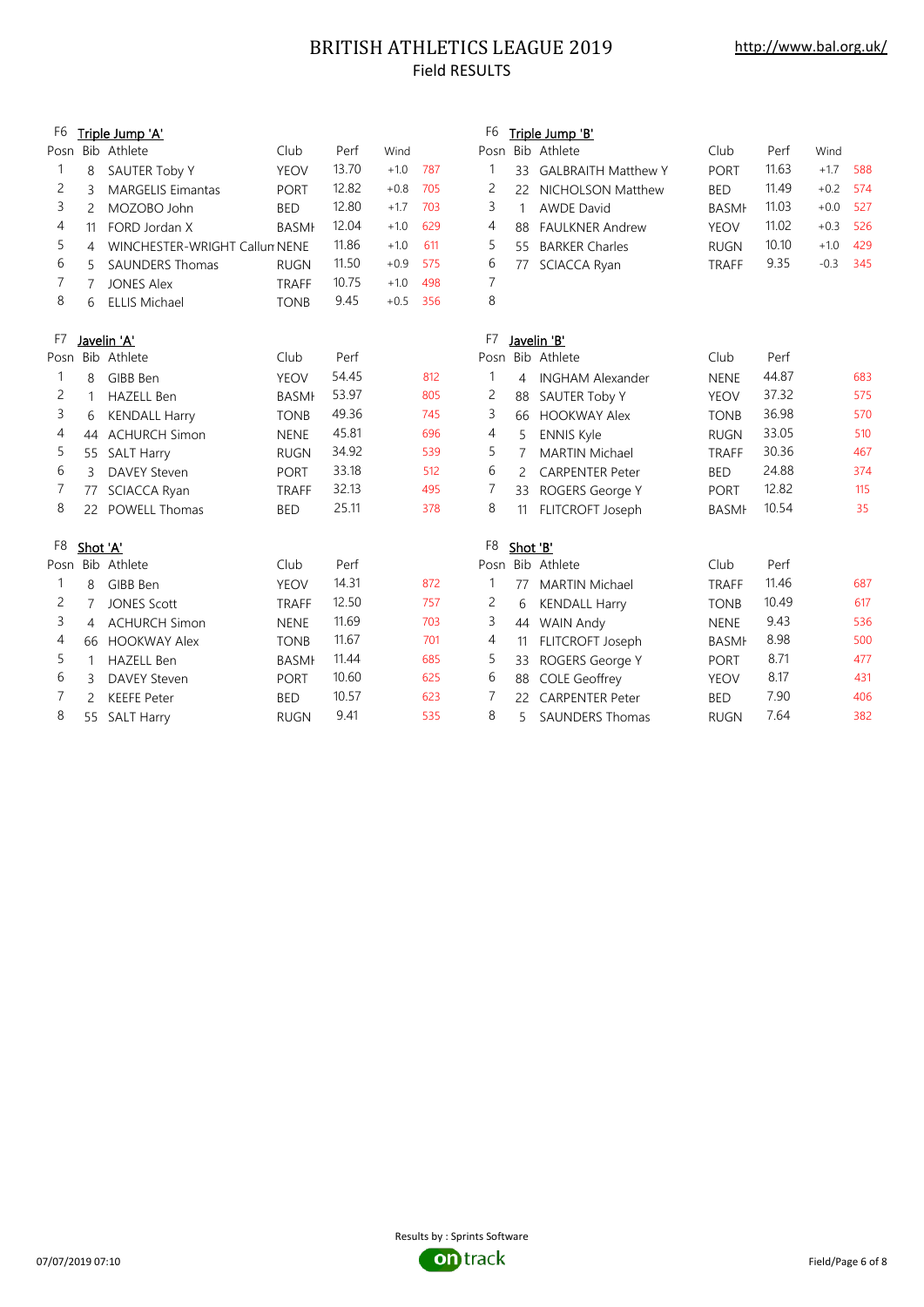# BRITISH ATHLETICS LEAGUE 2019 Non-Scoring



## **Division 3, @Yeovil** 06/07/2019

|                  | <b>NON-SCORERS</b>                 |            |                         | <b>NON-SCORERS</b>                              |      |
|------------------|------------------------------------|------------|-------------------------|-------------------------------------------------|------|
|                  | 100m WoWomen Race 1                | Wind       |                         | 100m Women Race 2                               | Wind |
| Posn             | Bib Athlete                        | Club       | Perf                    | Posn Bib Athlete<br>Club                        | Perf |
| $\mathbf{1}$     | 506 Sesay Adel                     | Rugby & No | 11.07<br>$\#$           | $\mathbf{1}$                                    |      |
| $\overline{2}$   | 505 Gabbidon Jamie                 | Portsmouth | 11.13<br>6              | 2                                               |      |
| 3                | 502 Pocock Harrison                | Portsmouth | $\#$<br>11.25           | 3                                               |      |
| 4                | 503 Nalus Jaime                    | Rugby & No | 11.27<br>$\overline{7}$ | 4                                               |      |
| 5                | 501 Ramsey Harry                   | Portsmouth | 11.48<br>5              | 5                                               |      |
| 6                | 504 Salt Will                      | Rugby & No | 11.71<br>#              | 6                                               |      |
| 7                | 500 Ebietomiye Excel               | Portsmouth | 11.83                   | $\overline{7}$                                  |      |
| 8                |                                    |            |                         | 8                                               |      |
|                  | 100m Women Race 3                  | Wind       |                         | 100m Women Race 4                               | Wind |
| Posn             | Bib Athlete                        | Club       | Perf                    | Posn Bib Athlete<br>Club                        | Perf |
| $\mathbf{1}$     |                                    |            | $\#$                    | $\mathbf{1}$                                    |      |
| $\boldsymbol{2}$ |                                    |            | $\#$                    | $\mathbf{2}$                                    |      |
| 3                |                                    |            | #                       | 3                                               |      |
| 4                |                                    |            | $\#$                    | 4                                               |      |
| 5                |                                    |            | 6                       | 5                                               |      |
| 6                |                                    |            | 5                       | 6                                               |      |
| 7                |                                    |            | $\overline{7}$          | 7                                               |      |
| 8                |                                    |            |                         |                                                 |      |
|                  |                                    |            |                         | 8                                               |      |
|                  |                                    |            |                         |                                                 |      |
|                  | 400m Women                         |            |                         | 200m Women                                      | Wind |
| Posn             | Bib Athlete                        | Club       | Perf                    | Posn Bib Athlete<br>Club                        | Perf |
| 1                |                                    |            | $\#$                    | $\mathbf{1}$                                    |      |
| $\overline{2}$   |                                    |            | $\#$                    | 2                                               |      |
| 3                |                                    |            |                         | 3                                               |      |
| 4                |                                    |            |                         | 4                                               |      |
| 5                |                                    |            |                         | 5                                               |      |
| 6                |                                    |            |                         | 6                                               |      |
| 7                |                                    |            |                         | 7                                               |      |
| 8                |                                    |            |                         | 8                                               |      |
|                  |                                    |            |                         |                                                 |      |
| Posn             | <b>Hammer Women</b><br>Bib Athlete | Club       | Perf                    | <b>Discus Women</b><br>Posn Bib Athlete<br>Club | Perf |
| 1                |                                    |            |                         | $\mathbf{1}$                                    |      |
| 2                |                                    |            |                         | $\mathbf{2}$                                    |      |
| 3                |                                    |            |                         | 3                                               |      |
| 4                |                                    |            |                         | 4                                               |      |
| 5                |                                    |            |                         | 5                                               |      |
| 6                |                                    |            |                         | 6                                               |      |